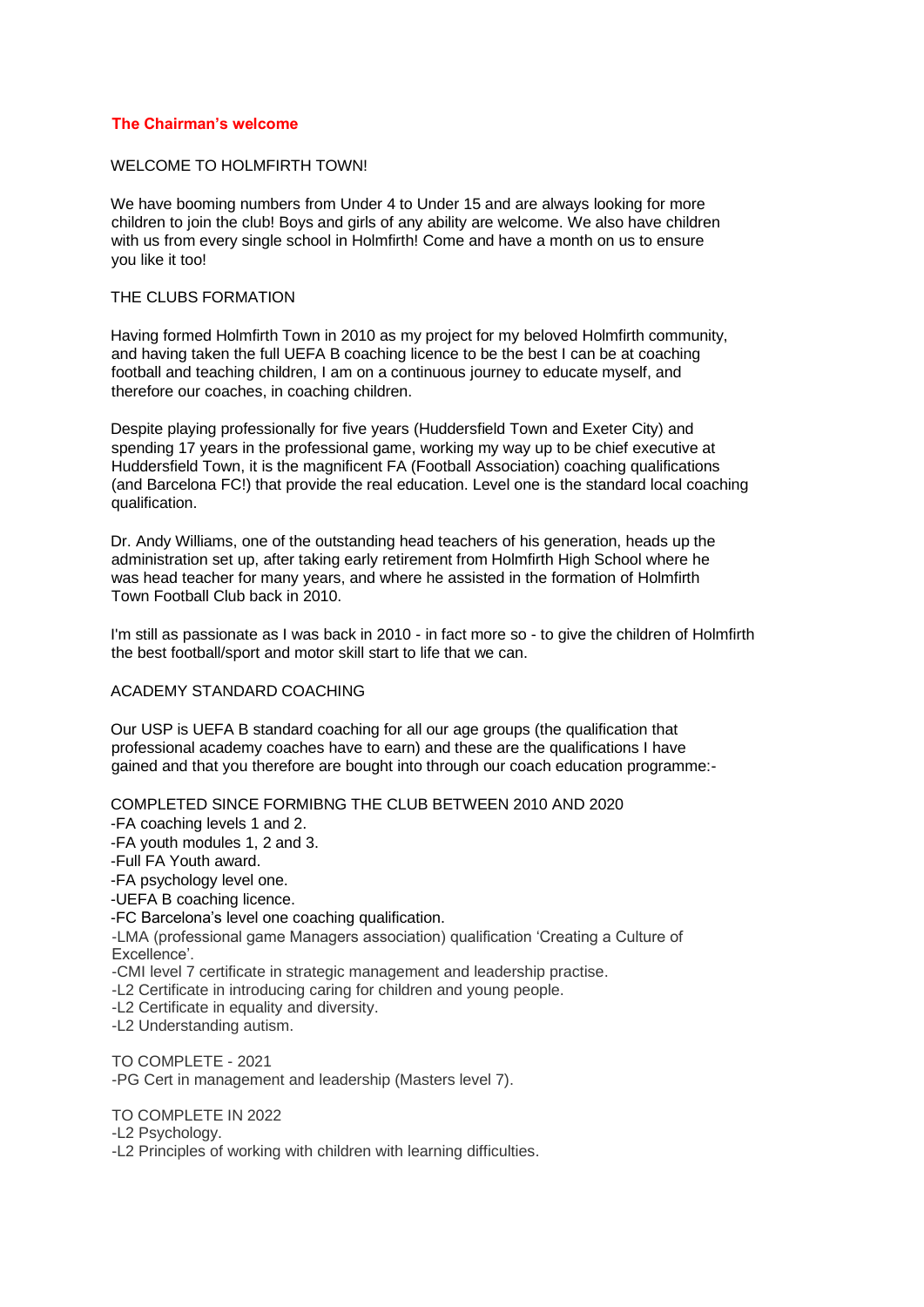I oversee coach the U4-7 intake, taking the children through their first year of 'league' games at U7.

We are assisted by a superb set of parents, who have taken the care to take the level one coaching qualification to assist their own, and the other children, in their age group.

#### THE BEST PITCHES AND TRAINING FACILITIES IN WEST YORKSHIRE!

We also boast the best mini soccer pitches and training facilities in West Yorkshire. In my eight years of doing this, I haven't seen better. We hire the outfields of our two Holmfirth cricket club partners - so it's like playing on a carpet!.

## THE MANAGEMENT TEAM

To be the best we can be we have a quite superb club management team; all professionals in their field and all doing their bit voluntarily for their beloved Holmfirth community. Dr. Andy Williams heads the administration team, as vice chairman and the clubs welfare officer.

## WHAT AND WHY

We want to give the Under 4-15's of Holmfirth and the Holme Valley the perfect 'football' start to life, using the FA 'four corner' coaching model: technical, social, physical and psychological.

As well as football skills we want to develop our children's motor skills: agility, balance and coordination along with speed, posture and strength. These skills, which are essentially formed between the ages of 0-11, are vital in all walks of life and 90% of English pre-school children have been found deficient (Loughborough University) .

Motor skills are well on the way to being formed by the age of five and hence the reason we were the first club in Holmfirth to coach at Under 5 level, and now going down to U4.

All our coaching is based around our motto of *'fun, excitement and creativity'.* Primary school coaching, as motor skills are being formed, simply must be that way. We don't do the proverbial coaching model of children being lectured and stood around in queues awaiting a passing or shooting drill, or methodically dribbling round cones and mannequins, which bears no resemblance to the game of football! Our children are on the move, never many seconds from their next touch of a ball. They learn to play football, through playing football.

#### **HOW**

We teach: ball skills, exciting 1v1 attacking and defending principles; 2v1, 2v2 and 3v3 – small sided games to learn the game as a whole. Your child will have multiple touches of the ball; attacking/ defending opportunities; and be encouraged to be creative and develop their own unique style.

We also encourage a multi sports activity programme through our partners Holmfirth and Cartworth Moor Cricket Clubs, KIXX and Project Sports multi sports programmes.

## **WHERE**

Sessions and mini soccer matches are carried out on the finest mini soccer surfaces in Huddersfield (using the outfields of our cricket club partners) and the finest indoor soccer centre in West Yorkshire-Shoot 5.